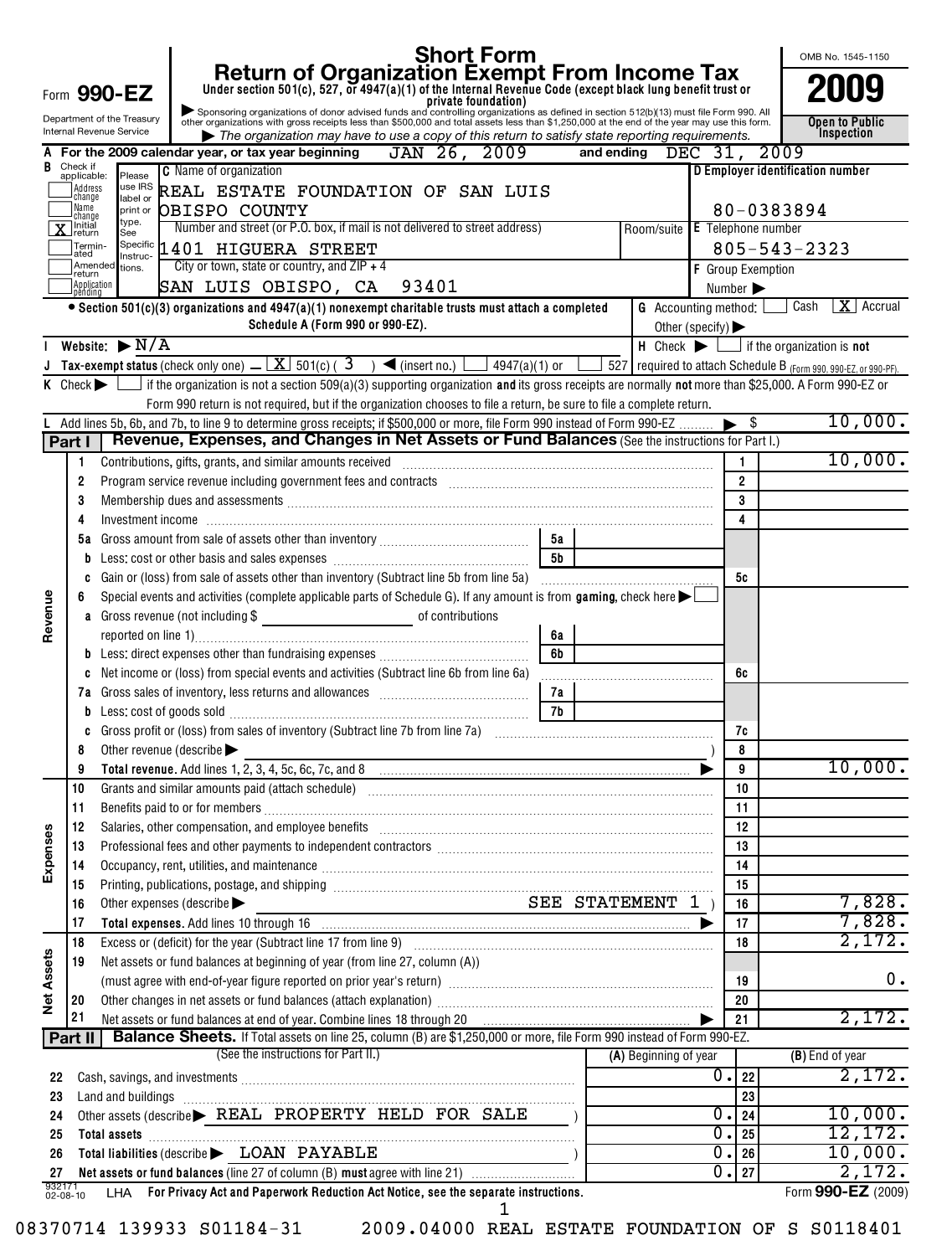| REAL ESTATE FOUNDATION OF SAN LUIS                                                                                                                                                                                                       |                                 |                                                    |  |                             |                                 |  |  |
|------------------------------------------------------------------------------------------------------------------------------------------------------------------------------------------------------------------------------------------|---------------------------------|----------------------------------------------------|--|-----------------------------|---------------------------------|--|--|
| Form 990-EZ (2009)<br>OBISPO COUNTY                                                                                                                                                                                                      |                                 |                                                    |  | 80-0383894                  | Page 2                          |  |  |
| Part III   Statement of Program Service Accomplishments (See the instructions for Part III.)                                                                                                                                             |                                 | <b>Expenses</b><br>(Required for section 501(c)(3) |  |                             |                                 |  |  |
| What is the organization's primary exempt purpose? SEE STATEMENT 4                                                                                                                                                                       |                                 |                                                    |  |                             | and 501(c)(4) organizations and |  |  |
| Describe what was achieved in carrying out the organization's exempt purposes. In a clear and concise manner, describe<br>the services provided, the number of persons benefited, and other relevant information for each program title. | for others.)                    | section 4947(a)(1) trusts; optional                |  |                             |                                 |  |  |
| 28 GRANT MAKING: EARNINGS ARE USED TO SUPPORT THE SAN LUIS                                                                                                                                                                               |                                 |                                                    |  |                             |                                 |  |  |
| OBISPO COUNTY COMMUNITY FOUNDATION.                                                                                                                                                                                                      |                                 |                                                    |  |                             |                                 |  |  |
|                                                                                                                                                                                                                                          |                                 |                                                    |  |                             |                                 |  |  |
| (Grants \$                                                                                                                                                                                                                               |                                 |                                                    |  | 28a                         | 1,354.                          |  |  |
| 29                                                                                                                                                                                                                                       |                                 |                                                    |  |                             |                                 |  |  |
|                                                                                                                                                                                                                                          |                                 |                                                    |  |                             |                                 |  |  |
|                                                                                                                                                                                                                                          |                                 |                                                    |  |                             |                                 |  |  |
| (Grants \$<br>30                                                                                                                                                                                                                         |                                 |                                                    |  | 29a                         |                                 |  |  |
|                                                                                                                                                                                                                                          |                                 |                                                    |  |                             |                                 |  |  |
|                                                                                                                                                                                                                                          |                                 |                                                    |  |                             |                                 |  |  |
| (Grants \$                                                                                                                                                                                                                               |                                 |                                                    |  | 30a                         |                                 |  |  |
|                                                                                                                                                                                                                                          |                                 |                                                    |  |                             |                                 |  |  |
| (Grants \$                                                                                                                                                                                                                               |                                 |                                                    |  | 31a                         |                                 |  |  |
| 32 Total program service expenses (add lines 28a through 31a)                                                                                                                                                                            |                                 |                                                    |  | 32                          | 1,354.                          |  |  |
| Part IV   List of Officers, Directors, Trustees, and Key Employees. List each one even if not compensated. (See the instructions for Part IV.)                                                                                           |                                 |                                                    |  | ( <b>d</b> ) Contributions  |                                 |  |  |
|                                                                                                                                                                                                                                          | (b) Title and average hours     | (c) Compensation                                   |  | to employee                 | (e) Expense                     |  |  |
| (a) Name and address                                                                                                                                                                                                                     | per week devoted to<br>position | (If not paid, enter<br>$-0-.)$                     |  | benefit plans &<br>deferred | account and<br>other allowances |  |  |
|                                                                                                                                                                                                                                          |                                 |                                                    |  | compensation                |                                 |  |  |
| WENDY BROWN                                                                                                                                                                                                                              | PRESIDENT                       |                                                    |  |                             |                                 |  |  |
|                                                                                                                                                                                                                                          | 1.00                            | 0.                                                 |  | 0.                          | $0$ .                           |  |  |
| <b>BARRY VANDERKELEN</b>                                                                                                                                                                                                                 | VICE PRESIDENT & TREASURER      |                                                    |  |                             |                                 |  |  |
|                                                                                                                                                                                                                                          | 1.00                            | 0.                                                 |  | 0.                          | 0.                              |  |  |
| <b>BILL BROADBENT</b>                                                                                                                                                                                                                    | <b>SECRETARY</b>                |                                                    |  |                             |                                 |  |  |
|                                                                                                                                                                                                                                          | 1.00                            | 0.                                                 |  | 0.                          | $0$ .                           |  |  |
|                                                                                                                                                                                                                                          |                                 |                                                    |  |                             |                                 |  |  |
|                                                                                                                                                                                                                                          |                                 |                                                    |  |                             |                                 |  |  |
|                                                                                                                                                                                                                                          |                                 |                                                    |  |                             |                                 |  |  |
|                                                                                                                                                                                                                                          |                                 |                                                    |  |                             |                                 |  |  |
|                                                                                                                                                                                                                                          |                                 |                                                    |  |                             |                                 |  |  |
|                                                                                                                                                                                                                                          |                                 |                                                    |  |                             |                                 |  |  |
|                                                                                                                                                                                                                                          |                                 |                                                    |  |                             |                                 |  |  |
|                                                                                                                                                                                                                                          |                                 |                                                    |  |                             |                                 |  |  |
|                                                                                                                                                                                                                                          |                                 |                                                    |  |                             |                                 |  |  |
|                                                                                                                                                                                                                                          |                                 |                                                    |  |                             |                                 |  |  |
|                                                                                                                                                                                                                                          |                                 |                                                    |  |                             |                                 |  |  |
|                                                                                                                                                                                                                                          |                                 |                                                    |  |                             |                                 |  |  |
|                                                                                                                                                                                                                                          |                                 |                                                    |  |                             |                                 |  |  |
|                                                                                                                                                                                                                                          |                                 |                                                    |  |                             |                                 |  |  |
|                                                                                                                                                                                                                                          |                                 |                                                    |  |                             |                                 |  |  |
|                                                                                                                                                                                                                                          |                                 |                                                    |  |                             |                                 |  |  |
|                                                                                                                                                                                                                                          |                                 |                                                    |  |                             |                                 |  |  |
|                                                                                                                                                                                                                                          |                                 |                                                    |  |                             |                                 |  |  |
|                                                                                                                                                                                                                                          |                                 |                                                    |  |                             |                                 |  |  |
|                                                                                                                                                                                                                                          |                                 |                                                    |  |                             |                                 |  |  |
|                                                                                                                                                                                                                                          |                                 |                                                    |  |                             |                                 |  |  |
|                                                                                                                                                                                                                                          |                                 |                                                    |  |                             |                                 |  |  |
|                                                                                                                                                                                                                                          |                                 |                                                    |  |                             |                                 |  |  |
|                                                                                                                                                                                                                                          |                                 |                                                    |  |                             |                                 |  |  |
| 932172<br>$02 - 08 - 10$                                                                                                                                                                                                                 |                                 |                                                    |  |                             | Form 990-EZ (2009)              |  |  |

2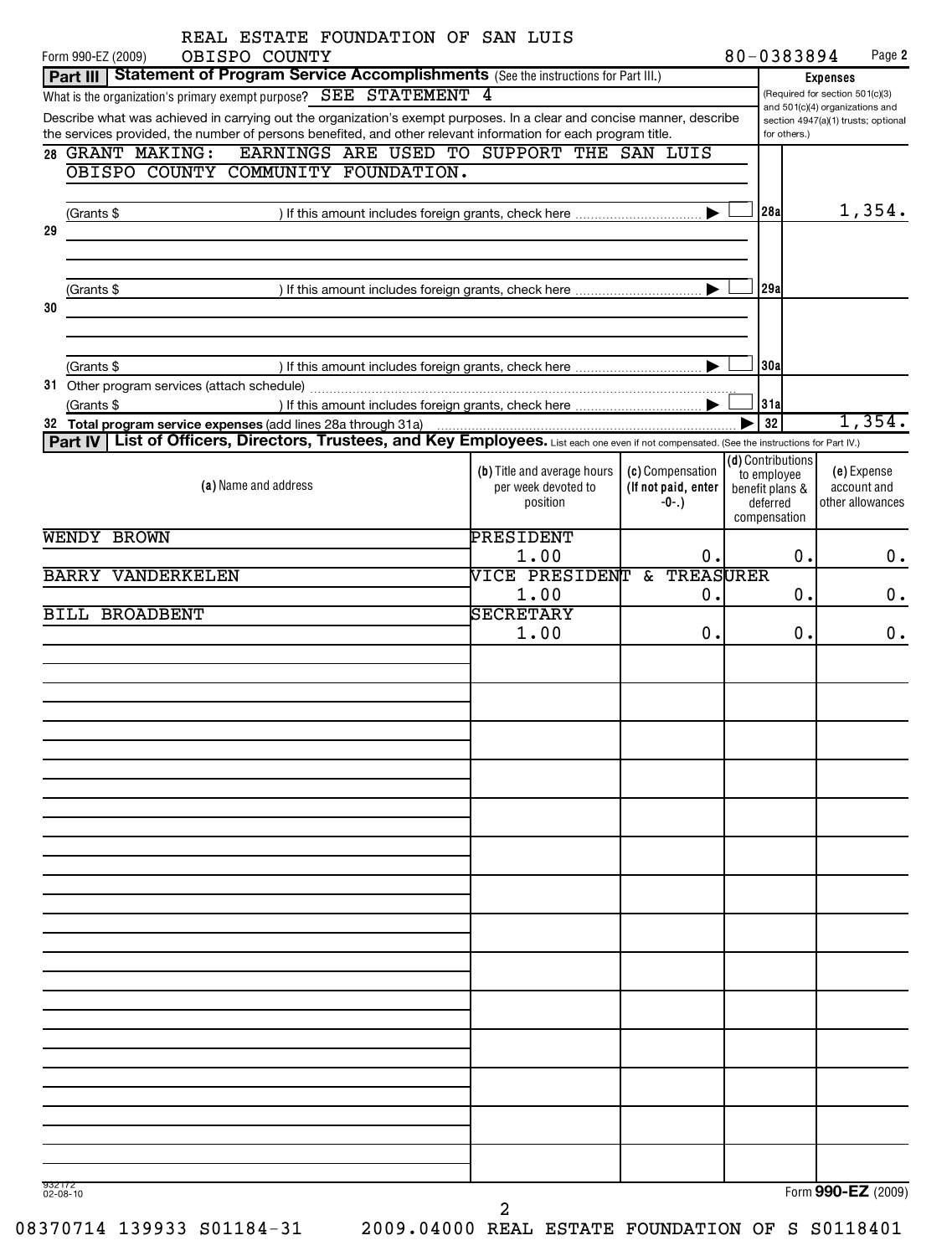|  |  | REAL ESTATE FOUNDATION OF SAN LUIS |  |  |  |
|--|--|------------------------------------|--|--|--|
|--|--|------------------------------------|--|--|--|

|    | Form 990-EZ (2009)<br>OBISPO COUNTY                                                                                                           | 80-0383894                    |                 |        | Page 3                  |
|----|-----------------------------------------------------------------------------------------------------------------------------------------------|-------------------------------|-----------------|--------|-------------------------|
|    | <b>Part V</b><br>Other Information (Note the statement requirements in the instructions for Part V.)                                          |                               |                 |        |                         |
|    |                                                                                                                                               |                               |                 | Yes No |                         |
| 33 | Did the organization engage in any activity not previously reported to the IRS? If "Yes," attach a detailed description of each activity      |                               | 33              |        | $\overline{\textbf{x}}$ |
| 34 | Were any changes made to the organizing or governing documents? If "Yes," attach a conformed copy of the changes                              |                               | 34              |        | $\overline{\mathbf{x}}$ |
| 35 | If the organization had income from business activities, such as those reported on lines 2, 6a, and 7a (among others), but not                |                               |                 |        |                         |
|    | reported on Form 990-T, attach a statement explaining why the organization did not report the income on Form 990-T.                           |                               |                 |        |                         |
|    | a Did the organization have unrelated business gross income of \$1,000 or more or was it subject to section 6033(e) notice, reporting,        |                               |                 |        |                         |
|    | and proxy tax requirements?                                                                                                                   |                               | 35a             |        | X                       |
|    |                                                                                                                                               |                               | 35 <sub>b</sub> | N/R    |                         |
| 36 | Did the organization undergo a liquidation, dissolution, termination, or significant disposition of net assets during the year? If "Yes,"     |                               |                 |        |                         |
|    |                                                                                                                                               |                               | 36              |        | x                       |
|    | 37a Enter amount of political expenditures, direct or indirect, as described in the instructions. $\Box$ $\Box$ $\Box$ 37a                    | 0.                            |                 |        |                         |
|    |                                                                                                                                               |                               | 37 <sub>b</sub> |        | х                       |
|    | 38a Did the organization borrow from, or make any loans to, any officer, director, trustee, or key employee or were any such loans made       |                               |                 |        |                         |
|    |                                                                                                                                               |                               | 38a             |        | X                       |
|    | N/A<br>38 <sub>b</sub>                                                                                                                        |                               |                 |        |                         |
| 39 | Section 501(c)(7) organizations. Enter:                                                                                                       |                               |                 |        |                         |
|    | N/A<br>39a                                                                                                                                    |                               |                 |        |                         |
|    | N/A<br>39 <sub>b</sub>                                                                                                                        |                               |                 |        |                         |
|    | 40a Section 501(c)(3) organizations. Enter amount of tax imposed on the organization during the year under:                                   |                               |                 |        |                         |
|    | $0 \cdot$ ; section 4912 $\triangleright$ 0 $\cdot$ ; section 4955 $\triangleright$<br>section $4911$                                         | 0.                            |                 |        |                         |
|    | <b>b</b> Section 501(c)(3) and 501(c)(4) organizations. Did the organization engage in any section 4958 excess benefit transaction during the |                               |                 |        |                         |
|    | year or is it aware that it engaged in an excess benefit transaction with a disqualified person in a prior year, and that the transaction     |                               |                 |        |                         |
|    |                                                                                                                                               |                               | 40b             |        | X                       |
|    | c Section $501(c)(3)$ and $501(c)(4)$ organizations. Enter amount of tax imposed on organization managers                                     |                               |                 |        |                         |
|    | or disqualified persons during the year under sections 4912, 4955, and 4958 [11, 11, 11, 11, 11, 11, 11, 11, 1                                | $0$ .                         |                 |        |                         |
|    | <b>d</b> Section $501(c)(3)$ and $501(c)(4)$ organizations. Enter amount of tax on line 40c reimbursed by the                                 |                               |                 |        |                         |
|    | organization                                                                                                                                  | $0$ .                         |                 |        |                         |
|    | e All organizations. At any time during the tax year, was the organization a party to a prohibited tax shelter                                |                               |                 |        |                         |
|    | transaction? If "Yes," complete Form 8886-T                                                                                                   |                               | 40e             |        | х                       |
| 41 | List the states with which a copy of this return is filed. $\blacktriangleright$ NONE                                                         |                               |                 |        |                         |
|    | Telephone no. • (805) 543-2323<br>42a The organization's books are in care of $\triangleright$ KATHY EVANS                                    |                               |                 |        |                         |
|    | Located at > 1401 HIGUERA STREET, SAN LUIS OBISPO, CA                                                                                         | $ZIP + 4$ $\rightarrow$ 93401 |                 |        |                         |
|    | <b>b</b> At any time during the calendar year, did the organization have an interest in or a signature or other authority                     |                               |                 |        |                         |
|    | over a financial account in a foreign country (such as a bank account, securities account, or other financial                                 |                               |                 | Yes No |                         |
|    | account)?                                                                                                                                     |                               | 42b             |        | X                       |
|    | If "Yes," enter the name of the foreign country:                                                                                              |                               |                 |        |                         |
|    | See the instructions for exceptions and filing requirements for Form TD F 90-22.1, Report of Foreign Bank and Financial Accounts.             |                               |                 |        | X                       |
|    |                                                                                                                                               |                               | 42c             |        |                         |
|    | If "Yes," enter the name of the foreign country:                                                                                              |                               |                 |        |                         |
| 43 |                                                                                                                                               |                               | N/A             |        |                         |
|    |                                                                                                                                               |                               |                 |        |                         |
|    |                                                                                                                                               |                               |                 | Yes No |                         |
| 44 | Did the organization maintain any donor advised funds? If "Yes," Form 990 must be completed instead of                                        |                               |                 |        |                         |
|    | Form 990-EZ                                                                                                                                   |                               | 44              |        | х                       |
| 45 | Is any related organization a controlled entity of the organization within the meaning of section 512(b)(13)? If "Yes," Form 990 must be      |                               |                 |        |                         |
|    | completed instead of Form 990-EZ                                                                                                              |                               | 45              |        | х                       |
|    |                                                                                                                                               |                               |                 |        |                         |

 **990-EZ** Form (2009)

932173 02-08-10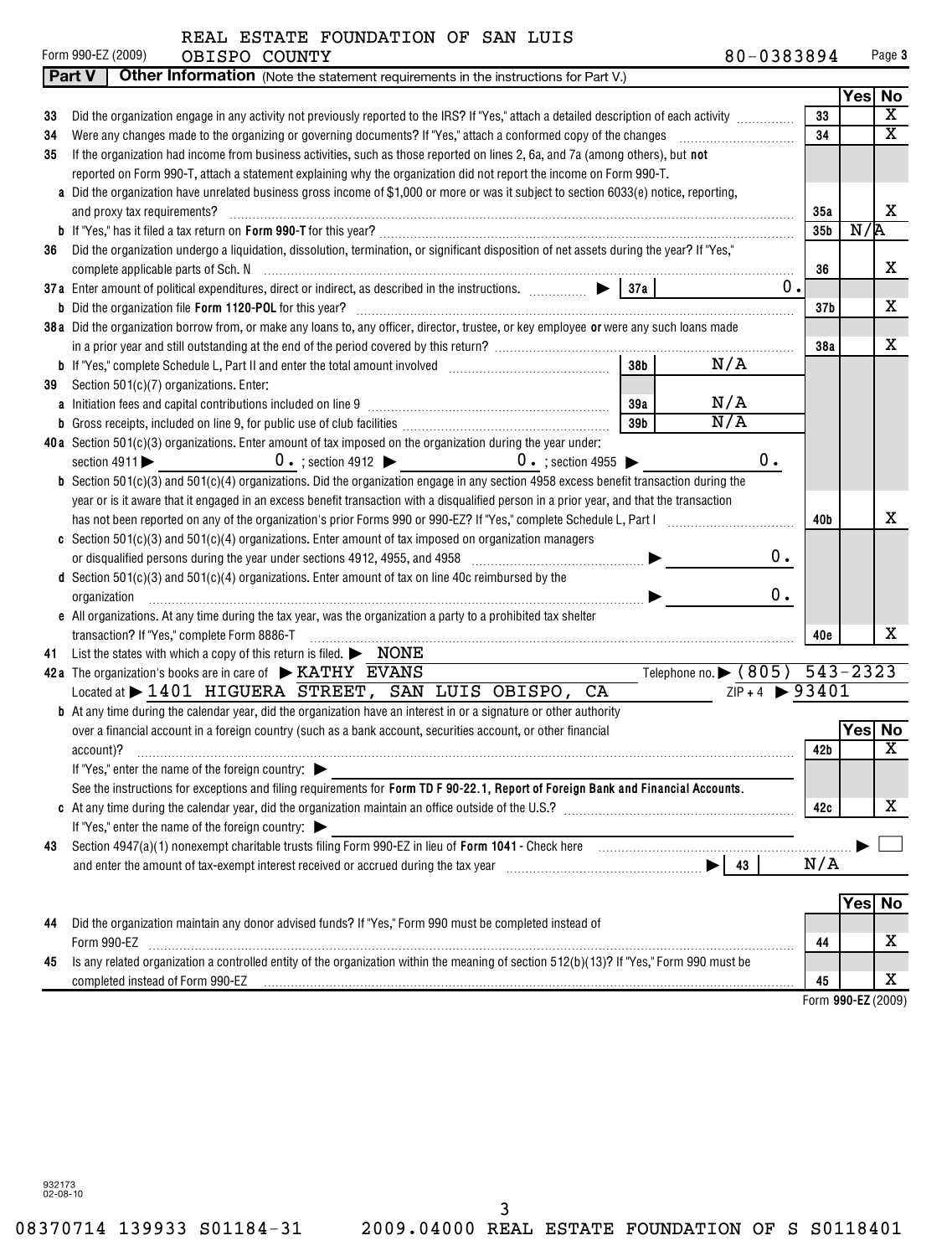|  |  | REAL ESTATE FOUNDATION OF SAN LUIS |  |  |  |
|--|--|------------------------------------|--|--|--|
|--|--|------------------------------------|--|--|--|

|    | Form 990-EZ (2009)<br>OBISPO COUNTY                                                                                                                               | 80-0383894 | Page 4  |
|----|-------------------------------------------------------------------------------------------------------------------------------------------------------------------|------------|---------|
|    | <b>Part VI</b><br>Section 501(c)(3) organizations and section 4947(a)(1) nonexempt charitable trusts only. All section 501(c)(3)                                  |            |         |
|    | organizations and section 4947(a)(1) nonexempt charitable trusts must answer questions 46-49b and complete the tables for lines 50<br>and 51.                     |            |         |
| 46 | Did the organization engage in direct or indirect political campaign activities on behalf of or in opposition to candidates for public                            |            | Yesl No |
|    |                                                                                                                                                                   | 46         |         |
| 47 |                                                                                                                                                                   | 47         | х       |
| 48 | Is the organization a school as described in section $170(b)(1)(A)(ii)$ ? If "Yes," complete Schedule E                                                           | 48         | х       |
|    | <b>49a</b> Did the organization make any transfers to an exempt non-charitable related organization?                                                              | 49a        |         |
|    |                                                                                                                                                                   | 49 b       |         |
| 50 | Complete this table for the organization's five highest compensated employees (other than officers, directors, trustees and key employees) who each received more |            |         |

than \$100,000 of compensation from the organization. If there is none, enter "None."

| (a) Name and address of each employee paid more<br>than $$100,000$<br><b>NONE</b> | (b) Title and average hours<br>per week devoted to<br>position | (c) Compensation | (d) Contributions<br>to employee<br>benefit plans &<br>deferred<br>compensation | (e) Expense<br>account and<br>other allowances |
|-----------------------------------------------------------------------------------|----------------------------------------------------------------|------------------|---------------------------------------------------------------------------------|------------------------------------------------|
|                                                                                   |                                                                |                  |                                                                                 |                                                |
|                                                                                   |                                                                |                  |                                                                                 |                                                |
|                                                                                   |                                                                |                  |                                                                                 |                                                |
|                                                                                   |                                                                |                  |                                                                                 |                                                |
|                                                                                   |                                                                |                  |                                                                                 |                                                |
|                                                                                   |                                                                |                  |                                                                                 |                                                |
|                                                                                   |                                                                |                  |                                                                                 |                                                |
|                                                                                   |                                                                |                  |                                                                                 |                                                |
|                                                                                   |                                                                |                  |                                                                                 |                                                |
|                                                                                   |                                                                |                  |                                                                                 |                                                |
| Total number of other employees paid over \$100,000                               |                                                                |                  |                                                                                 |                                                |

**51** Complete this table for the organization's five highest compensated independent contractors who each received more than \$100,000 of compensation from the organization. If there is none, enter "None."

NONE

| (a) Name and address of each independent contractor paid more than \$100,000  | (b) Type of service | (c) Compensation |  |
|-------------------------------------------------------------------------------|---------------------|------------------|--|
|                                                                               |                     |                  |  |
|                                                                               |                     |                  |  |
|                                                                               |                     |                  |  |
|                                                                               |                     |                  |  |
|                                                                               |                     |                  |  |
|                                                                               |                     |                  |  |
|                                                                               |                     |                  |  |
|                                                                               |                     |                  |  |
|                                                                               |                     |                  |  |
|                                                                               |                     |                  |  |
| d Total number of other independent contractors each receiving over \$100,000 |                     |                  |  |

| Sign               | Under penalties of perjury, I declare that I have examined this return, including accompanying schedules and statements, and to the best of my knowledge and belief, it is true,<br>correct, and complete. Declaration of preparer (other than officer) is based on all information of which preparer has any knowledge. |                                                                     |                                            |                       |  |
|--------------------|--------------------------------------------------------------------------------------------------------------------------------------------------------------------------------------------------------------------------------------------------------------------------------------------------------------------------|---------------------------------------------------------------------|--------------------------------------------|-----------------------|--|
| Here               | Signature of officer<br>VANDERKELEN, VICE PRESIDENT/TREASURER<br><b>BARRY</b>                                                                                                                                                                                                                                            |                                                                     | Date                                       |                       |  |
|                    | Type or print name and title                                                                                                                                                                                                                                                                                             |                                                                     |                                            |                       |  |
| Paid<br>Preparer's | Preparer's signature                                                                                                                                                                                                                                                                                                     | Check if self-<br>$\epsilon$ employed                               | Preparer's identifying number (See instr.) |                       |  |
| Use Only           | CALIBER ACCOUNTING<br>TAX, LLP<br>&.<br>Firm's name (or yours<br>PRICE STREET,<br>`575<br>SUITE 312<br>if self-employed),<br>CA 93449<br>BEACH,<br>PISMO<br>address, and $ZIP + 4$                                                                                                                                       | EIN D<br>Phone $\blacktriangleright$<br>no.<br>$888 - 0200$<br>805) |                                            |                       |  |
|                    | May the IRS discuss this return with the preparer shown above? See instructions                                                                                                                                                                                                                                          |                                                                     |                                            | x<br>No<br><b>Yes</b> |  |

**990-EZ** Form (2009)

932174 02-08-10

4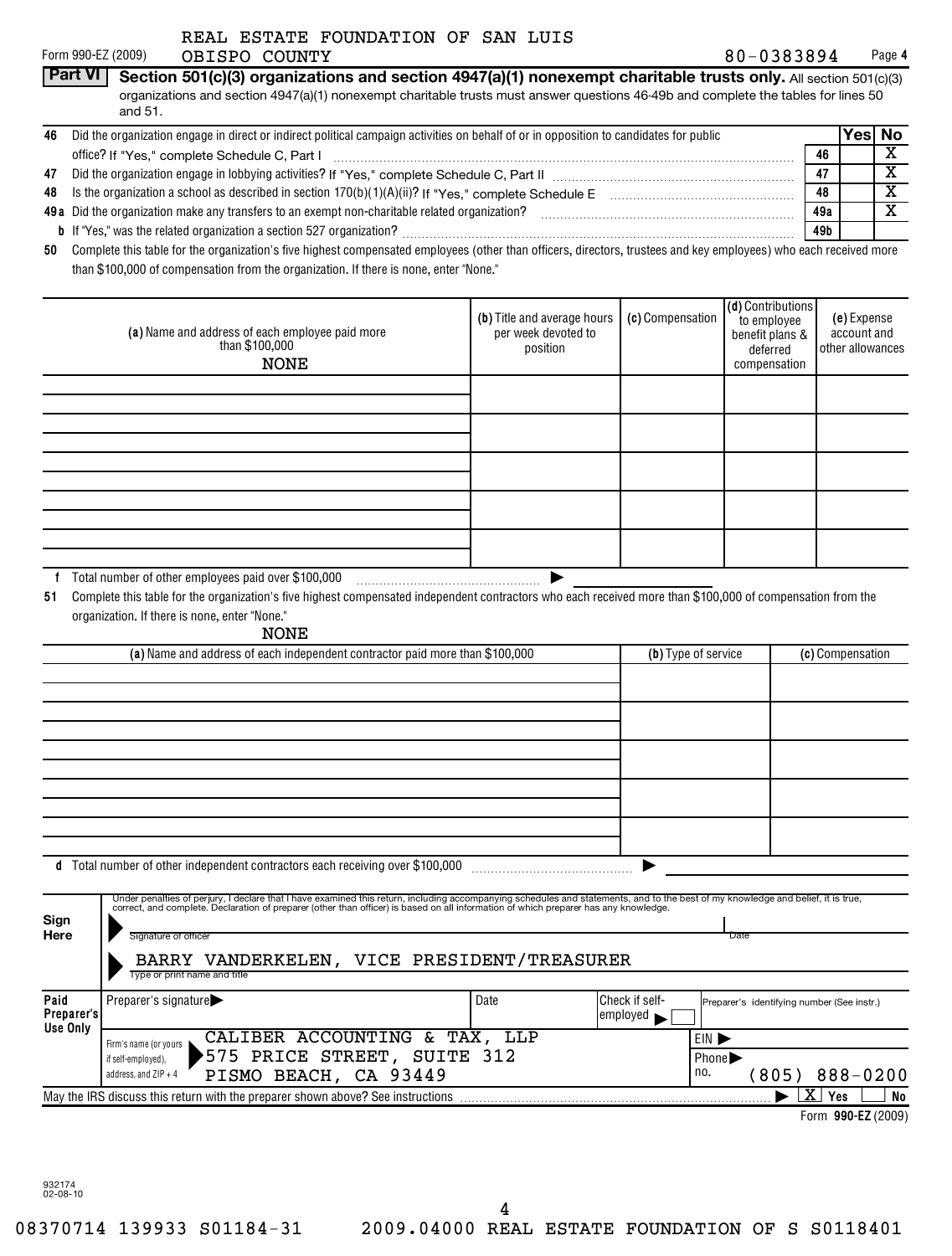| Internal Revenue Service  | <b>SCHEDULE A</b><br>(Form 990 or 990-EZ)<br>Department of the Treasury |                                               | <b>Public Charity Status and Public Support</b><br>Complete if the organization is a section 501(c)(3) organization or a section<br>4947(a)(1) nonexempt charitable trust.<br>Attach to Form 990 or Form 990-EZ. See separate instructions. |     |                                                   |                      |                      |                                                       |                                       | OMB No. 1545-0047<br><b>Open to Public</b><br>Inspection |     |                         |
|---------------------------|-------------------------------------------------------------------------|-----------------------------------------------|---------------------------------------------------------------------------------------------------------------------------------------------------------------------------------------------------------------------------------------------|-----|---------------------------------------------------|----------------------|----------------------|-------------------------------------------------------|---------------------------------------|----------------------------------------------------------|-----|-------------------------|
|                           | Name of the organization                                                |                                               | REAL ESTATE FOUNDATION OF SAN LUIS                                                                                                                                                                                                          |     |                                                   |                      |                      |                                                       | <b>Employer identification number</b> |                                                          |     |                         |
|                           |                                                                         | OBISPO COUNTY                                 |                                                                                                                                                                                                                                             |     |                                                   |                      |                      |                                                       |                                       | 80-0383894                                               |     |                         |
| Part I                    |                                                                         |                                               | Reason for Public Charity Status (All organizations must complete this part.) See instructions.                                                                                                                                             |     |                                                   |                      |                      |                                                       |                                       |                                                          |     |                         |
|                           |                                                                         |                                               | The organization is not a private foundation because it is: (For lines 1 through 11, check only one box.)                                                                                                                                   |     |                                                   |                      |                      |                                                       |                                       |                                                          |     |                         |
| 1                         |                                                                         |                                               | A church, convention of churches, or association of churches described in section 170(b)(1)(A)(i).                                                                                                                                          |     |                                                   |                      |                      |                                                       |                                       |                                                          |     |                         |
| 2                         |                                                                         |                                               | A school described in section 170(b)(1)(A)(ii). (Attach Schedule E.)                                                                                                                                                                        |     |                                                   |                      |                      |                                                       |                                       |                                                          |     |                         |
| 3                         |                                                                         |                                               | A hospital or a cooperative hospital service organization described in section 170(b)(1)(A)(iii).                                                                                                                                           |     |                                                   |                      |                      |                                                       |                                       |                                                          |     |                         |
| 4                         |                                                                         |                                               | A medical research organization operated in conjunction with a hospital described in section 170(b)(1)(A)(iii). Enter the hospital's name,                                                                                                  |     |                                                   |                      |                      |                                                       |                                       |                                                          |     |                         |
|                           | city, and state:                                                        |                                               |                                                                                                                                                                                                                                             |     |                                                   |                      |                      |                                                       |                                       |                                                          |     |                         |
| 5                         |                                                                         |                                               | An organization operated for the benefit of a college or university owned or operated by a governmental unit described in                                                                                                                   |     |                                                   |                      |                      |                                                       |                                       |                                                          |     |                         |
|                           |                                                                         | section 170(b)(1)(A)(iv). (Complete Part II.) |                                                                                                                                                                                                                                             |     |                                                   |                      |                      |                                                       |                                       |                                                          |     |                         |
| 6                         |                                                                         |                                               | A federal, state, or local government or governmental unit described in section 170(b)(1)(A)(v).                                                                                                                                            |     |                                                   |                      |                      |                                                       |                                       |                                                          |     |                         |
| 7                         |                                                                         |                                               | An organization that normally receives a substantial part of its support from a governmental unit or from the general public described in                                                                                                   |     |                                                   |                      |                      |                                                       |                                       |                                                          |     |                         |
|                           |                                                                         | section 170(b)(1)(A)(vi). (Complete Part II.) |                                                                                                                                                                                                                                             |     |                                                   |                      |                      |                                                       |                                       |                                                          |     |                         |
| 8                         |                                                                         |                                               | A community trust described in section 170(b)(1)(A)(vi). (Complete Part II.)                                                                                                                                                                |     |                                                   |                      |                      |                                                       |                                       |                                                          |     |                         |
| 9                         |                                                                         |                                               | An organization that normally receives: (1) more than 33 1/3% of its support from contributions, membership fees, and gross receipts from                                                                                                   |     |                                                   |                      |                      |                                                       |                                       |                                                          |     |                         |
|                           |                                                                         |                                               | activities related to its exempt functions - subject to certain exceptions, and (2) no more than 33 1/3% of its support from gross investment                                                                                               |     |                                                   |                      |                      |                                                       |                                       |                                                          |     |                         |
|                           |                                                                         |                                               | income and unrelated business taxable income (less section 511 tax) from businesses acquired by the organization after June 30, 1975.                                                                                                       |     |                                                   |                      |                      |                                                       |                                       |                                                          |     |                         |
|                           |                                                                         | See section 509(a)(2). (Complete Part III.)   |                                                                                                                                                                                                                                             |     |                                                   |                      |                      |                                                       |                                       |                                                          |     |                         |
| 10                        |                                                                         |                                               | An organization organized and operated exclusively to test for public safety. See section 509(a)(4).                                                                                                                                        |     |                                                   |                      |                      |                                                       |                                       |                                                          |     |                         |
| $\lfloor x \rfloor$<br>11 |                                                                         |                                               | An organization organized and operated exclusively for the benefit of, to perform the functions of, or to carry out the purposes of one or                                                                                                  |     |                                                   |                      |                      |                                                       |                                       |                                                          |     |                         |
|                           |                                                                         |                                               | more publicly supported organizations described in section 509(a)(1) or section 509(a)(2). See section 509(a)(3). Check the box that                                                                                                        |     |                                                   |                      |                      |                                                       |                                       |                                                          |     |                         |
|                           |                                                                         |                                               | describes the type of supporting organization and complete lines 11e through 11h.                                                                                                                                                           |     |                                                   |                      |                      |                                                       |                                       |                                                          |     |                         |
|                           | $a \perp X$ Type I                                                      | b <sub>l</sub>                                | 」Туре II<br>c l                                                                                                                                                                                                                             |     | Type III - Functionally integrated                |                      |                      |                                                       | d l                                   | Type III - Other                                         |     |                         |
| $e$ $X$                   |                                                                         |                                               | By checking this box, I certify that the organization is not controlled directly or indirectly by one or more disqualified persons other than                                                                                               |     |                                                   |                      |                      |                                                       |                                       |                                                          |     |                         |
|                           |                                                                         |                                               | foundation managers and other than one or more publicly supported organizations described in section 509(a)(1) or section 509(a)(2).                                                                                                        |     |                                                   |                      |                      |                                                       |                                       |                                                          |     |                         |
| f                         |                                                                         |                                               | If the organization received a written determination from the IRS that it is a Type I, Type II, or Type III                                                                                                                                 |     |                                                   |                      |                      |                                                       |                                       |                                                          |     |                         |
|                           |                                                                         | supporting organization, check this box       |                                                                                                                                                                                                                                             |     |                                                   |                      |                      |                                                       |                                       |                                                          |     | $\overline{\mathbf{x}}$ |
| g                         |                                                                         |                                               | Since August 17, 2006, has the organization accepted any gift or contribution from any of the following persons?                                                                                                                            |     |                                                   |                      |                      |                                                       |                                       |                                                          |     |                         |
|                           | (i)                                                                     |                                               | A person who directly or indirectly controls, either alone or together with persons described in (ii) and (iii) below,                                                                                                                      |     |                                                   |                      |                      |                                                       |                                       |                                                          | Yes | No                      |
|                           |                                                                         |                                               |                                                                                                                                                                                                                                             |     |                                                   |                      |                      |                                                       |                                       | 11g(i)                                                   |     | $\overline{\textbf{X}}$ |
|                           |                                                                         |                                               | (ii) A family member of a person described in (i) above?                                                                                                                                                                                    |     |                                                   |                      |                      |                                                       |                                       | 11g(ii)                                                  |     | $\overline{\textbf{x}}$ |
|                           |                                                                         |                                               | (iii) A 35% controlled entity of a person described in (i) or (ii) above?                                                                                                                                                                   |     |                                                   |                      |                      |                                                       |                                       | 11g(iii)                                                 |     | $\overline{\textbf{x}}$ |
| h                         |                                                                         |                                               | Provide the following information about the supported organization(s).                                                                                                                                                                      |     |                                                   |                      |                      |                                                       |                                       |                                                          |     |                         |
|                           |                                                                         |                                               |                                                                                                                                                                                                                                             |     |                                                   |                      |                      |                                                       |                                       |                                                          |     |                         |
|                           | (i) Name of supported                                                   | (ii) EIN                                      | (iii) Type of                                                                                                                                                                                                                               |     | (iv) is the organization $(v)$ Did you notify the |                      |                      | (vi) Is the                                           |                                       | (vii) Amount of                                          |     |                         |
|                           | organization                                                            |                                               | organization<br>(described on lines 1-9                                                                                                                                                                                                     |     | in col. (i) listed in your                        | organization in col. |                      | organizátion in col.<br>(i) organized in the $U.S.$ ? |                                       | support                                                  |     |                         |
|                           |                                                                         |                                               | above or IRC section                                                                                                                                                                                                                        |     | governing document?                               |                      | (i) of your support? |                                                       |                                       |                                                          |     |                         |
|                           |                                                                         |                                               | (see instructions))                                                                                                                                                                                                                         | Yes | <b>No</b>                                         | Yes                  | No                   | Yes                                                   | No                                    |                                                          |     |                         |
| SAN LUIS                  |                                                                         |                                               |                                                                                                                                                                                                                                             |     |                                                   |                      |                      |                                                       |                                       |                                                          |     |                         |
|                           |                                                                         | OBISPO COUNT77-0496500                        | 7                                                                                                                                                                                                                                           | X   |                                                   |                      |                      | X                                                     |                                       |                                                          |     | $0$ .                   |
|                           |                                                                         |                                               |                                                                                                                                                                                                                                             |     |                                                   |                      |                      |                                                       |                                       |                                                          |     |                         |
|                           |                                                                         |                                               |                                                                                                                                                                                                                                             |     |                                                   |                      |                      |                                                       |                                       |                                                          |     |                         |
|                           |                                                                         |                                               |                                                                                                                                                                                                                                             |     |                                                   |                      |                      |                                                       |                                       |                                                          |     |                         |
|                           |                                                                         |                                               |                                                                                                                                                                                                                                             |     |                                                   |                      |                      |                                                       |                                       |                                                          |     |                         |
|                           |                                                                         |                                               |                                                                                                                                                                                                                                             |     |                                                   |                      |                      |                                                       |                                       |                                                          |     |                         |

|  | 08370714 139933 S01184-31 |  |
|--|---------------------------|--|
|  |                           |  |

**For Privacy Act and Paperwork Reduction Act Notice, see the Instructions for** LHA

932021 02-08-10

**Form 990 or 990-EZ.**

**Total**

**Schedule A (Form 990 or 990-EZ) 2009**

 $\mathbf 0$  .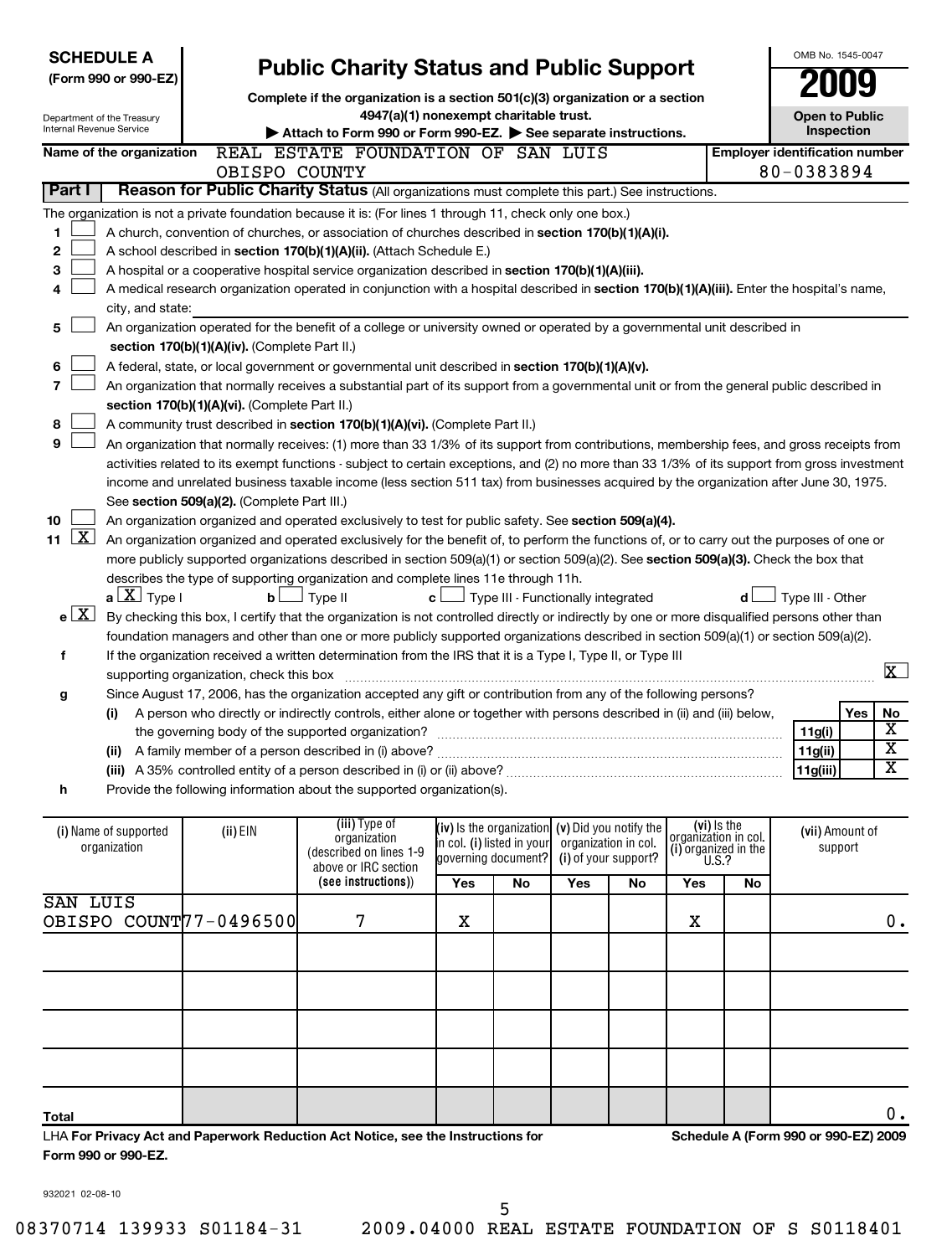|    | Schedule A (Form 990 or 990-EZ) 2009<br>Support Schedule for Organizations Described in Sections 170(b)(1)(A)(iv) and 170(b)(1)(A)(vi)<br>Part II                                                                                   |          |            |            |            |                 | Page 2    |
|----|-------------------------------------------------------------------------------------------------------------------------------------------------------------------------------------------------------------------------------------|----------|------------|------------|------------|-----------------|-----------|
|    | (Complete only if you checked the box on line 5, 7, or 8 of Part I.)                                                                                                                                                                |          |            |            |            |                 |           |
|    | <b>Section A. Public Support</b>                                                                                                                                                                                                    |          |            |            |            |                 |           |
|    | Calendar year (or fiscal year beginning in)                                                                                                                                                                                         | (a) 2005 | (b) 2006   | $(c)$ 2007 | $(d)$ 2008 | $(e)$ 2009      | (f) Total |
|    | 1 Gifts, grants, contributions, and                                                                                                                                                                                                 |          |            |            |            |                 |           |
|    | membership fees received. (Do not                                                                                                                                                                                                   |          |            |            |            |                 |           |
|    | include any "unusual grants.")                                                                                                                                                                                                      |          |            |            |            |                 |           |
|    | 2 Tax revenues levied for the organ-                                                                                                                                                                                                |          |            |            |            |                 |           |
|    | ization's benefit and either paid to                                                                                                                                                                                                |          |            |            |            |                 |           |
|    | or expended on its behalf                                                                                                                                                                                                           |          |            |            |            |                 |           |
| З. | The value of services or facilities                                                                                                                                                                                                 |          |            |            |            |                 |           |
|    | furnished by a governmental unit to                                                                                                                                                                                                 |          |            |            |            |                 |           |
|    | the organization without charge                                                                                                                                                                                                     |          |            |            |            |                 |           |
|    | <b>Total.</b> Add lines 1 through 3                                                                                                                                                                                                 |          |            |            |            |                 |           |
| 5  | The portion of total contributions                                                                                                                                                                                                  |          |            |            |            |                 |           |
|    | by each person (other than a                                                                                                                                                                                                        |          |            |            |            |                 |           |
|    | governmental unit or publicly                                                                                                                                                                                                       |          |            |            |            |                 |           |
|    | supported organization) included                                                                                                                                                                                                    |          |            |            |            |                 |           |
|    | on line 1 that exceeds 2% of the                                                                                                                                                                                                    |          |            |            |            |                 |           |
|    | amount shown on line 11,                                                                                                                                                                                                            |          |            |            |            |                 |           |
|    | column (f)                                                                                                                                                                                                                          |          |            |            |            |                 |           |
|    | 6 Public support. Subtract line 5 from line 4.                                                                                                                                                                                      |          |            |            |            |                 |           |
|    | <b>Section B. Total Support</b>                                                                                                                                                                                                     |          |            |            |            |                 |           |
|    | Calendar year (or fiscal year beginning in)                                                                                                                                                                                         | (a) 2005 | $(b)$ 2006 | $(c)$ 2007 | $(d)$ 2008 | <b>(e)</b> 2009 | (f) Total |
|    | 7 Amounts from line 4                                                                                                                                                                                                               |          |            |            |            |                 |           |
| 8  | Gross income from interest,                                                                                                                                                                                                         |          |            |            |            |                 |           |
|    | dividends, payments received on                                                                                                                                                                                                     |          |            |            |            |                 |           |
|    | securities loans, rents, royalties                                                                                                                                                                                                  |          |            |            |            |                 |           |
|    | and income from similar sources                                                                                                                                                                                                     |          |            |            |            |                 |           |
| 9  | Net income from unrelated business                                                                                                                                                                                                  |          |            |            |            |                 |           |
|    | activities, whether or not the                                                                                                                                                                                                      |          |            |            |            |                 |           |
|    | business is regularly carried on                                                                                                                                                                                                    |          |            |            |            |                 |           |
|    | 10 Other income. Do not include gain                                                                                                                                                                                                |          |            |            |            |                 |           |
|    | or loss from the sale of capital                                                                                                                                                                                                    |          |            |            |            |                 |           |
|    | assets (Explain in Part IV.)                                                                                                                                                                                                        |          |            |            |            |                 |           |
|    | 11 Total support. Add lines 7 through 10                                                                                                                                                                                            |          |            |            |            |                 |           |
|    |                                                                                                                                                                                                                                     |          |            |            |            | $\vert$ 12      |           |
|    | 13 First five years. If the Form 990 is for the organization's first, second, third, fourth, or fifth tax year as a section 501(c)(3)                                                                                               |          |            |            |            |                 |           |
|    | organization, check this box and stop here <b>construction and construction</b> control and construction of the state of the construction of the construction of the construction of the construction of the construction of the co |          |            |            |            |                 |           |
|    | <b>Section C. Computation of Public Support Percentage</b>                                                                                                                                                                          |          |            |            |            |                 |           |
| 14 |                                                                                                                                                                                                                                     |          |            |            |            | 14              | %         |
| 15 |                                                                                                                                                                                                                                     |          |            |            |            | 15              | %         |
|    | 16a 33 1/3% support test - 2009. If the organization did not check the box on line 13, and line 14 is 33 1/3% or more, check this box and                                                                                           |          |            |            |            |                 |           |
|    | stop here. The organization qualifies as a publicly supported organization manufaction manufacture content and the supported or an annufacture manufacture content and the supported or state of the state of the state of the      |          |            |            |            |                 |           |
|    | b 33 1/3% support test - 2008. If the organization did not check a box on line 13 or 16a, and line 15 is 33 1/3% or more, check this box                                                                                            |          |            |            |            |                 |           |
|    |                                                                                                                                                                                                                                     |          |            |            |            |                 |           |
|    | 17a 10% -facts-and-circumstances test - 2009. If the organization did not check a box on line 13, 16a, or 16b, and line 14 is 10% or more,                                                                                          |          |            |            |            |                 |           |
|    | and if the organization meets the "facts-and-circumstances" test, check this box and stop here. Explain in Part IV how the organization                                                                                             |          |            |            |            |                 |           |
|    |                                                                                                                                                                                                                                     |          |            |            |            |                 |           |
|    | b 10% -facts-and-circumstances test - 2008. If the organization did not check a box on line 13, 16a, 16b, or 17a, and line 15 is 10% or                                                                                             |          |            |            |            |                 |           |
|    | more, and if the organization meets the "facts-and-circumstances" test, check this box and stop here. Explain in Part IV how the                                                                                                    |          |            |            |            |                 |           |
|    | organization meets the "facts-and-circumstances" test. The organization qualifies as a publicly supported organization                                                                                                              |          |            |            |            |                 |           |
|    | 18 Private foundation. If the organization did not check a box on line 13, 16a, 16b, 17a, or 17b, check this box and see instructions                                                                                               |          |            |            |            |                 |           |

**Schedule A (Form 990 or 990-EZ) 2009**

932022 02-08-10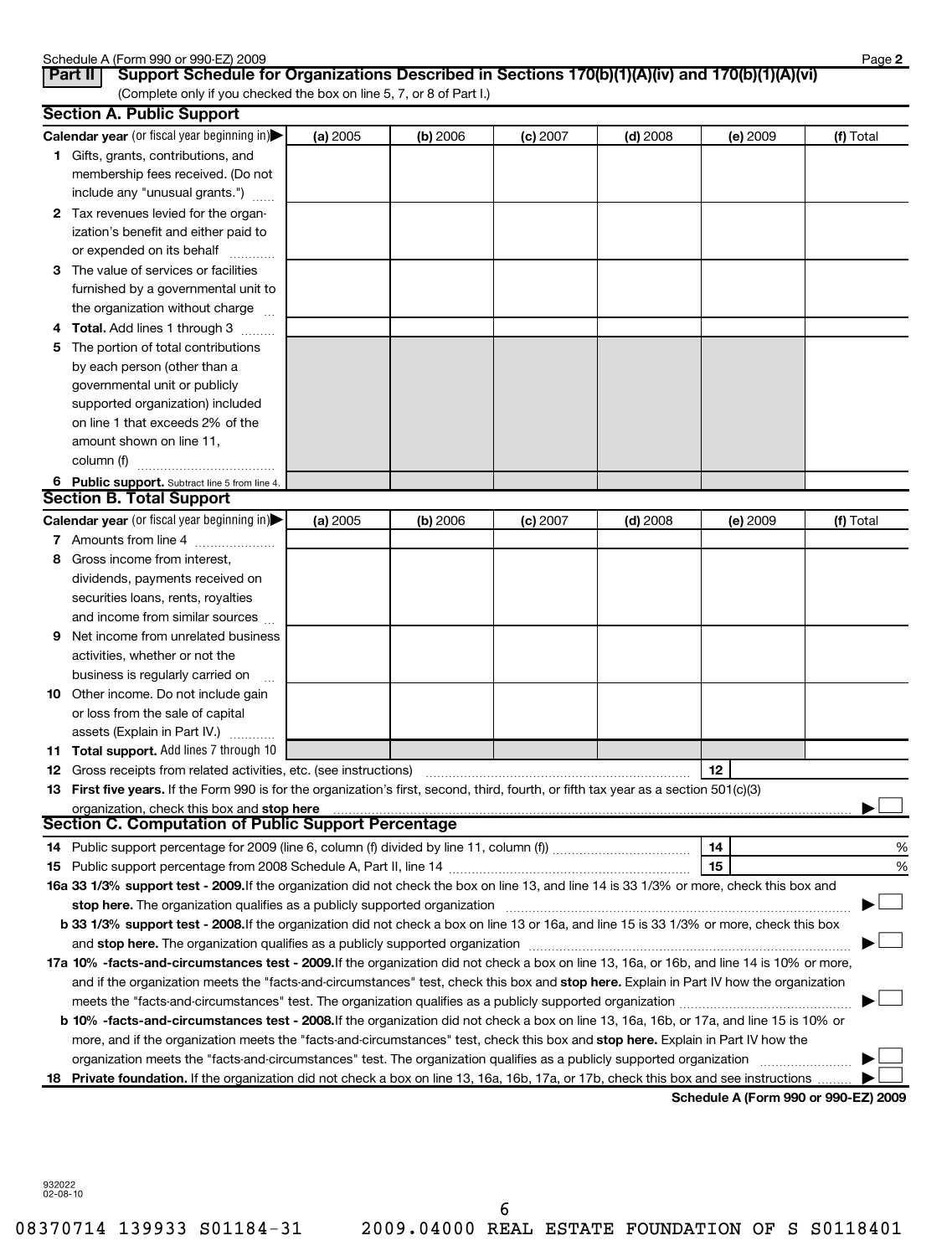|   | Schedule A (Form 990 or 990-EZ) 2009<br>Part III   Support Schedule for Organizations Described in Section 509(a)(2) (Complete only if you checked the box on line 9 of Part I.)                 |          |          |          |            |          | Page 3    |
|---|--------------------------------------------------------------------------------------------------------------------------------------------------------------------------------------------------|----------|----------|----------|------------|----------|-----------|
|   | <b>Section A. Public Support</b>                                                                                                                                                                 |          |          |          |            |          |           |
|   | Calendar year (or fiscal year beginning in)                                                                                                                                                      | (a) 2005 | (b) 2006 | (c) 2007 | $(d)$ 2008 | (e) 2009 | (f) Total |
|   | 1 Gifts, grants, contributions, and                                                                                                                                                              |          |          |          |            |          |           |
|   | membership fees received. (Do not                                                                                                                                                                |          |          |          |            |          |           |
|   | include any "unusual grants.")                                                                                                                                                                   |          |          |          |            |          |           |
|   | 2 Gross receipts from admissions,<br>merchandise sold or services per-<br>formed, or facilities furnished in<br>any activity that is related to the<br>organization's tax-exempt purpose         |          |          |          |            |          |           |
| З | Gross receipts from activities that                                                                                                                                                              |          |          |          |            |          |           |
|   | are not an unrelated trade or bus-                                                                                                                                                               |          |          |          |            |          |           |
|   | iness under section 513                                                                                                                                                                          |          |          |          |            |          |           |
|   | 4 Tax revenues levied for the organ-<br>ization's benefit and either paid to                                                                                                                     |          |          |          |            |          |           |
|   | or expended on its behalf                                                                                                                                                                        |          |          |          |            |          |           |
|   | 5 The value of services or facilities<br>furnished by a governmental unit to                                                                                                                     |          |          |          |            |          |           |
|   | the organization without charge                                                                                                                                                                  |          |          |          |            |          |           |
|   | 6 Total. Add lines 1 through 5                                                                                                                                                                   |          |          |          |            |          |           |
|   | 7a Amounts included on lines 1, 2, and                                                                                                                                                           |          |          |          |            |          |           |
|   | 3 received from disqualified persons                                                                                                                                                             |          |          |          |            |          |           |
|   | <b>b</b> Amounts included on lines 2 and 3 received<br>from other than disqualified persons that<br>exceed the greater of \$5,000 or 1% of the<br>amount on line 13 for the year                 |          |          |          |            |          |           |
|   | c Add lines 7a and 7b                                                                                                                                                                            |          |          |          |            |          |           |
|   | 8 Public support (Subtract line 7c from line 6.)                                                                                                                                                 |          |          |          |            |          |           |
|   | <b>Section B. Total Support</b>                                                                                                                                                                  |          |          |          |            |          |           |
|   | Calendar year (or fiscal year beginning in)                                                                                                                                                      | (a) 2005 | (b) 2006 | (c) 2007 | $(d)$ 2008 | (e) 2009 | (f) Total |
|   | 9 Amounts from line 6                                                                                                                                                                            |          |          |          |            |          |           |
|   | <b>10a</b> Gross income from interest,<br>dividends, payments received on<br>securities loans, rents, royalties<br>and income from similar sources<br><b>b</b> Unrelated business taxable income |          |          |          |            |          |           |
|   | (less section 511 taxes) from businesses                                                                                                                                                         |          |          |          |            |          |           |
|   | acquired after June 30, 1975                                                                                                                                                                     |          |          |          |            |          |           |
|   | c Add lines 10a and 10b                                                                                                                                                                          |          |          |          |            |          |           |
|   | <b>11</b> Net income from unrelated business<br>activities not included in line 10b,<br>whether or not the business is<br>regularly carried on                                                   |          |          |          |            |          |           |
|   | 12 Other income. Do not include gain<br>or loss from the sale of capital<br>assets (Explain in Part IV.) $\cdots$                                                                                |          |          |          |            |          |           |
|   | 13 Total support (Add lines 9, 10c, 11, and 12.)                                                                                                                                                 |          |          |          |            |          |           |
|   | 14 First five years. If the Form 990 is for the organization's first, second, third, fourth, or fifth tax year as a section 501(c)(3) organization,                                              |          |          |          |            |          |           |
|   |                                                                                                                                                                                                  |          |          |          |            |          |           |
|   | <b>Section C. Computation of Public Support Percentage</b>                                                                                                                                       |          |          |          |            |          |           |
|   |                                                                                                                                                                                                  |          |          |          |            | 15       | %         |
|   |                                                                                                                                                                                                  |          |          |          |            | 16       | %         |
|   | Section D. Computation of Investment Income Percentage                                                                                                                                           |          |          |          |            |          |           |
|   |                                                                                                                                                                                                  |          |          |          |            | 17       | %         |
|   |                                                                                                                                                                                                  |          |          |          |            | 18       | %         |
|   | 19a 33 1/3% support tests - 2009. If the organization did not check the box on line 14, and line 15 is more than 33 1/3%, and line 17 is not                                                     |          |          |          |            |          |           |
|   | more than 33 1/3%, check this box and stop here. The organization qualifies as a publicly supported organization                                                                                 |          |          |          |            |          |           |
|   | b 33 1/3% support tests - 2008. If the organization did not check a box on line 14 or line 19a, and line 16 is more than 33 1/3%, and                                                            |          |          |          |            |          |           |
|   | line 18 is not more than 33 1/3%, check this box and stop here. The organization qualifies as a publicly supported organization                                                                  |          |          |          |            |          |           |
|   |                                                                                                                                                                                                  |          |          |          |            |          |           |

932023 02-08-10

08370714 139933 S01184-31 2009.04000 REAL ESTATE FOUNDATION OF S S0118401

7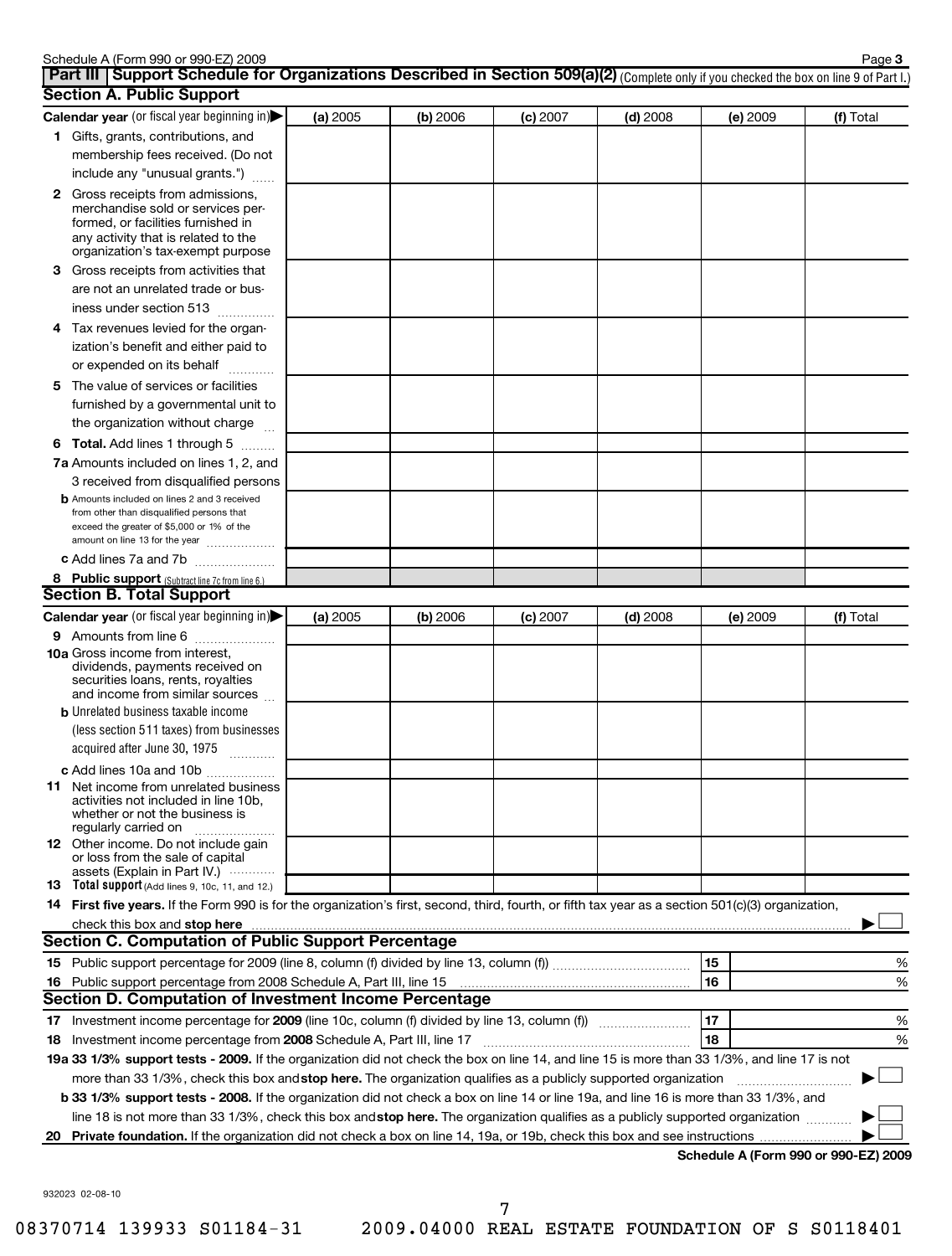| <b>Schedule B</b>  |  |
|--------------------|--|
| (Form 990, 990-EZ, |  |
| $or$ 990-PF)       |  |

Department of the Treasury Internal Revenue Service

# **Schedule of Contributors**

**or 990-PF) | Attach to Form 990, 990-EZ, or 990-PF.**

OMB No. 1545-0047

**2009**

### **Name of the organization Employer identification number**

REAL ESTATE FOUNDATION OF SAN LUIS

OBISPO COUNTY 80-0383894

**Organization type** (check one):

| Filers of:         | Section:                                                                  |
|--------------------|---------------------------------------------------------------------------|
| Form 990 or 990-FZ | $\lfloor \underline{X} \rfloor$ 501(c)( 3) (enter number) organization    |
|                    | 4947(a)(1) nonexempt charitable trust not treated as a private foundation |
|                    | 527 political organization                                                |
| Form 990-PF        | 501(c)(3) exempt private foundation                                       |
|                    | 4947(a)(1) nonexempt charitable trust treated as a private foundation     |
|                    | 501(c)(3) taxable private foundation                                      |

Check if your organization is covered by the General Rule or a Special Rule. **Note.**  Only a section 501(c)(7), (8), or (10) organization can check boxes for both the General Rule and a Special Rule. See instructions.

#### **General Rule**

 $\boxed{\textbf{X}}$  For an organization filing Form 990, 990-EZ, or 990-PF that received, during the year, \$5,000 or more (in money or property) from any one contributor. Complete Parts I and II.

#### **Special Rules**

509(a)(1) and 170(b)(1)(A)(vi), and received from any one contributor, during the year, a contribution of the greater of (1) \$5,000 or (2) 2% For a section 501(c)(3) organization filing Form 990 or 990-EZ that met the 33 1/3% support test of the regulations under sections of the amount on (i) Form 990, Part VIII, line 1h or (ii) Form 990-EZ, line 1. Complete Parts I and II.  $\left\vert \cdot\right\vert$ 

aggregate contributions of more than \$1,000 for use exclusively for religious, charitable, scientific, literary, or educational purposes, or  $\perp$  For a section 501(c)(7), (8), or (10) organization filing Form 990 or 990-EZ that received from any one contributor, during the year, the prevention of cruelty to children or animals. Complete Parts I, II, and III.  $\left\vert \cdot\right\vert$ 

purpose. Do not complete any of the parts unless the General Rule applies to this organization because it received nonexclusively contributions for use exclusively for religious, charitable, etc., purposes, but these contributions did not aggregate to more than \$1,000. If this box is checked, enter here the total contributions that were received during the year for an exclusively religious, charitable, etc., For a section 501(c)(7), (8), or (10) organization filing Form 990 or 990-EZ that received from any one contributor, during the year, religious, charitable, etc., contributions of \$5,000 or more during the year. ~~~~~~~~~~~~~~~~~ | \$

**Caution.** An organization that is not covered by the General Rule and/or the Special Rules does not file Schedule B (Form 990, 990-EZ, or 990-PF), but it **must** answer "No" on Part IV, line 2 of its Form 990, or check the box on line H of its Form 990-EZ, or on line 2 of its Form 990-PF, to certify that it does not meet the filing requirements of Schedule B (Form 990, 990-EZ, or 990-PF).

**For Privacy Act and Paperwork Reduction Act Notice, see the Instructions** LHA **for Form 990, 990-EZ, or 990-PF.**

**Schedule B (Form 990, 990-EZ, or 990-PF) (2009)**

923451 02-01-10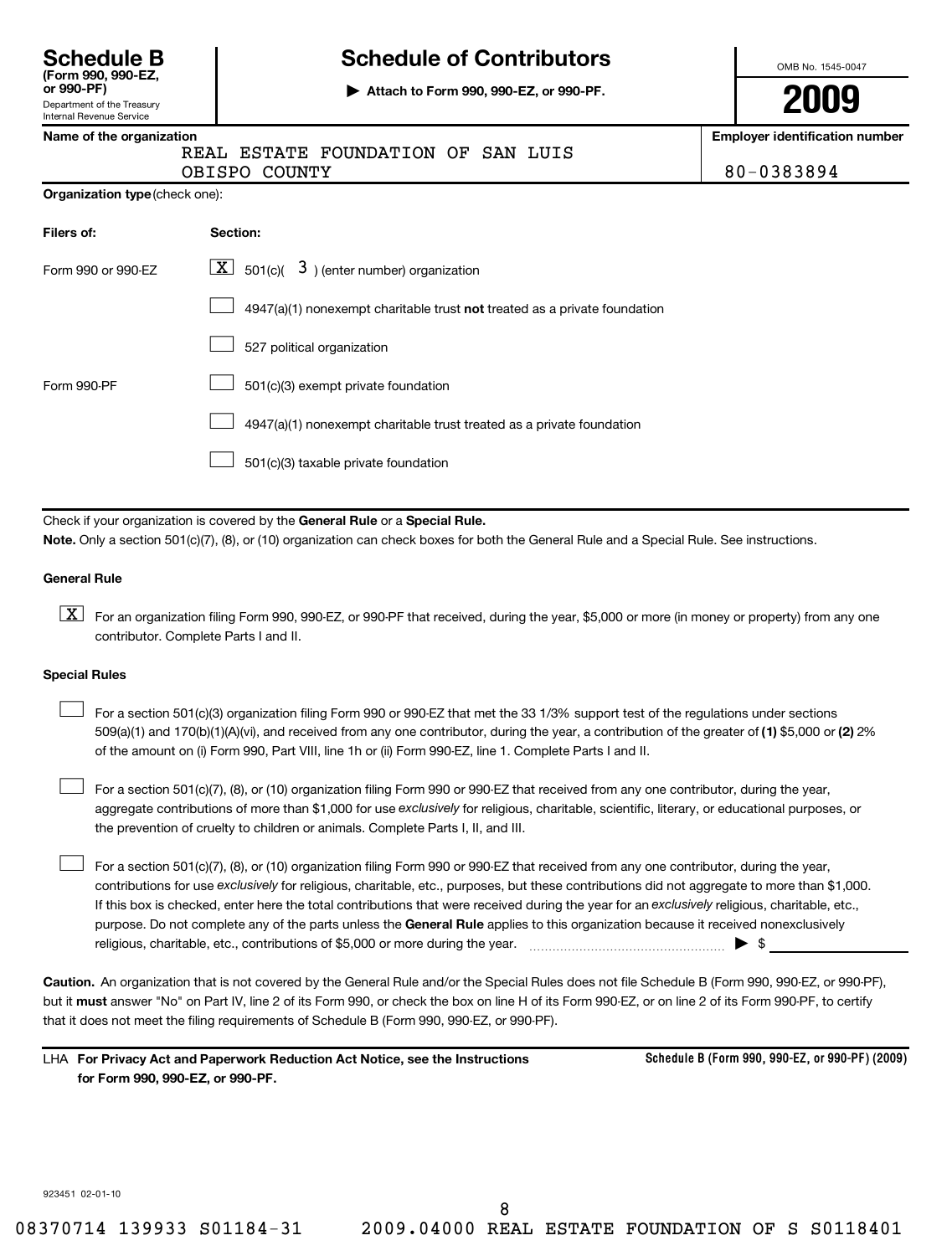| Schedule B (Form 990, 990-EZ, or 990-PF) (2009) | $P$ age | l. of | . of Part |  |
|-------------------------------------------------|---------|-------|-----------|--|
|                                                 |         |       |           |  |

**Name of organization**REAL ESTATE FOUNDATION OF SAN LUIS OBISPO COUNTY 80-0383894

**Part I Contributors** (see instructions)

| (a)<br>No.      | (b)<br>Name, address, and ZIP + 4 | (c)<br><b>Aggregate contributions</b> | (d)<br>Type of contribution                                                                                                                     |
|-----------------|-----------------------------------|---------------------------------------|-------------------------------------------------------------------------------------------------------------------------------------------------|
| 1               |                                   | 10,000.<br>\$                         | $\overline{\mathbf{X}}$<br>Person<br>Payroll<br>$\overline{\texttt{x}}$<br>Noncash<br>(Complete Part II if there<br>is a noncash contribution.) |
| (a)<br>No.      | (b)<br>Name, address, and ZIP + 4 | (c)<br><b>Aggregate contributions</b> | (d)<br>Type of contribution                                                                                                                     |
|                 |                                   | \$                                    | Person<br>Payroll<br><b>Noncash</b><br>(Complete Part II if there<br>is a noncash contribution.)                                                |
| (a)<br>No.      | (b)<br>Name, address, and ZIP + 4 | (c)<br><b>Aggregate contributions</b> | (d)<br>Type of contribution                                                                                                                     |
|                 |                                   | \$                                    | Person<br>Payroll<br><b>Noncash</b><br>(Complete Part II if there<br>is a noncash contribution.)                                                |
| (a)<br>No.      | (b)<br>Name, address, and ZIP + 4 | (c)<br><b>Aggregate contributions</b> | (d)<br>Type of contribution                                                                                                                     |
|                 |                                   | \$                                    | Person<br>Payroll<br><b>Noncash</b><br>(Complete Part II if there<br>is a noncash contribution.)                                                |
| (a)<br>No.      | (b)<br>Name, address, and ZIP + 4 | (c)<br><b>Aggregate contributions</b> | (d)<br>Type of contribution                                                                                                                     |
|                 |                                   | \$                                    | Person<br>Payroll<br><b>Noncash</b><br>(Complete Part II if there<br>is a noncash contribution.)                                                |
| (a)<br>No.      | (b)<br>Name, address, and ZIP + 4 | (c)<br><b>Aggregate contributions</b> | (d)<br>Type of contribution                                                                                                                     |
| 923452 02-01-10 |                                   | \$                                    | Person<br>Payroll<br>Noncash<br>(Complete Part II if there<br>is a noncash contribution.)<br>Schedule B (Form 990, 990-EZ, or 990-PF) (2009)    |
|                 | 9                                 |                                       |                                                                                                                                                 |

**Employer identification number**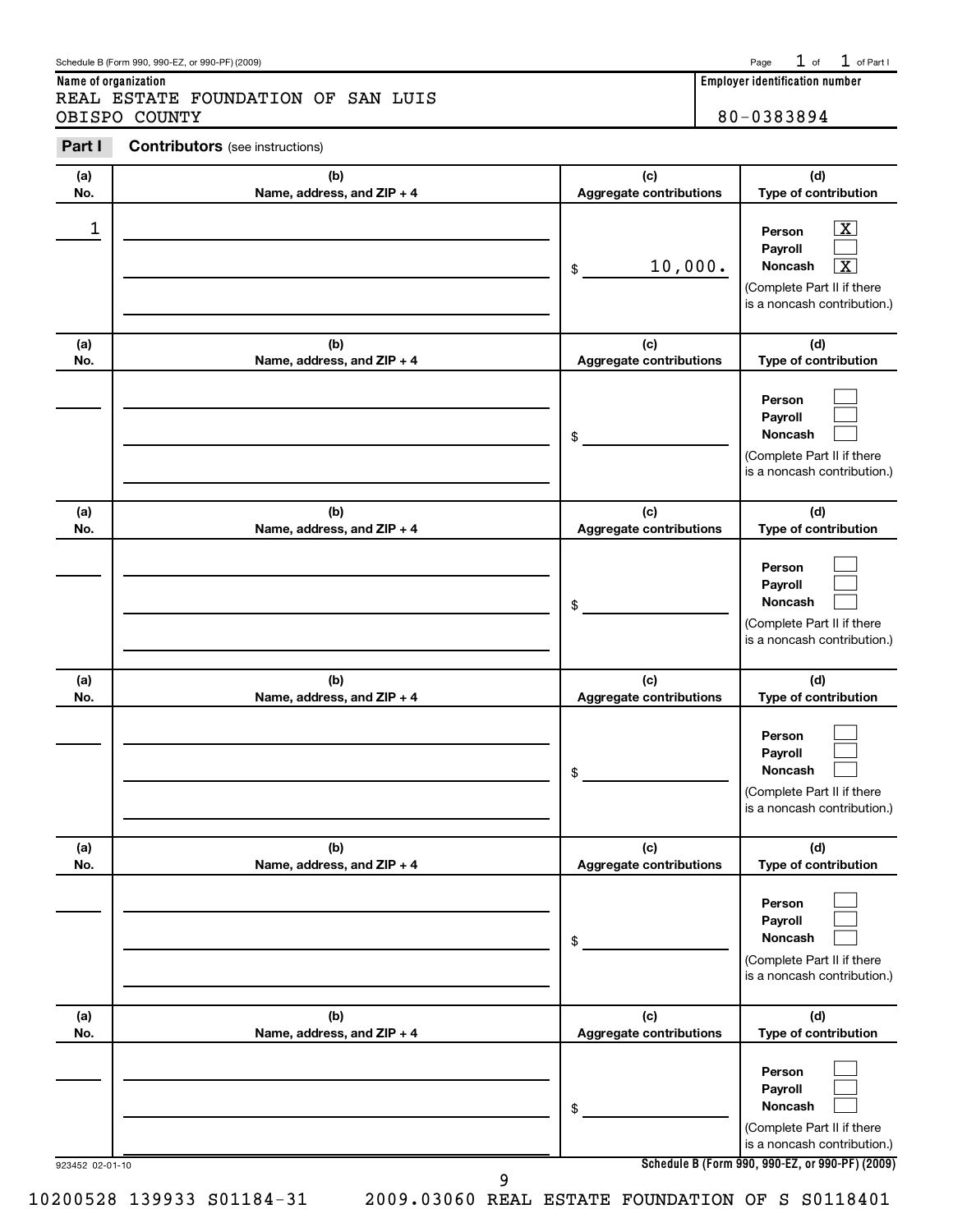$1$  of  $1$  of Part II

## **Name of organization Employer identification number** REAL ESTATE FOUNDATION OF SAN LUIS OBISPO COUNTY 80-0383894

**Part II Noncash Property** (see instructions)

| (a)<br>No.<br>from<br>Part I | (b)<br>Description of noncash property given       | (c)<br>FMV (or estimate)<br>(see instructions) | (d)<br>Date received                            |
|------------------------------|----------------------------------------------------|------------------------------------------------|-------------------------------------------------|
| 1                            | FIVE ACRES OF UNIMPROVED LAND IN<br>LUCERNE VALLEY |                                                |                                                 |
|                              |                                                    |                                                |                                                 |
|                              |                                                    | 10,000.<br>$\frac{1}{2}$                       | 05/22/09                                        |
| (a)<br>No.<br>from<br>Part I | (b)<br>Description of noncash property given       | (c)<br>FMV (or estimate)<br>(see instructions) | (d)<br>Date received                            |
|                              |                                                    |                                                |                                                 |
|                              |                                                    | \$                                             |                                                 |
| (a)<br>No.<br>from<br>Part I | (b)<br>Description of noncash property given       | (c)<br>FMV (or estimate)<br>(see instructions) | (d)<br>Date received                            |
|                              |                                                    |                                                |                                                 |
|                              |                                                    |                                                |                                                 |
|                              |                                                    | $$\circ$$                                      |                                                 |
| (a)<br>No.<br>from<br>Part I | (b)<br>Description of noncash property given       | (c)<br>FMV (or estimate)<br>(see instructions) | (d)<br>Date received                            |
|                              |                                                    |                                                |                                                 |
|                              |                                                    |                                                |                                                 |
|                              |                                                    | \$                                             |                                                 |
| (a)<br>No.<br>from<br>Part I | (b)<br>Description of noncash property given       | (c)<br>FMV (or estimate)<br>(see instructions) | (d)<br>Date received                            |
|                              |                                                    |                                                |                                                 |
|                              |                                                    | \$                                             |                                                 |
| (a)<br>No.<br>from<br>Part I | (b)<br>Description of noncash property given       | (c)<br>FMV (or estimate)<br>(see instructions) | (d)<br>Date received                            |
|                              |                                                    |                                                |                                                 |
|                              |                                                    |                                                |                                                 |
| 923453 02-01-10              |                                                    | \$                                             | Schedule B (Form 990, 990-EZ, or 990-PF) (2009) |
|                              | 10                                                 |                                                |                                                 |

08370714 139933 S01184-31 2009.04000 REAL ESTATE FOUNDATION OF S S0118401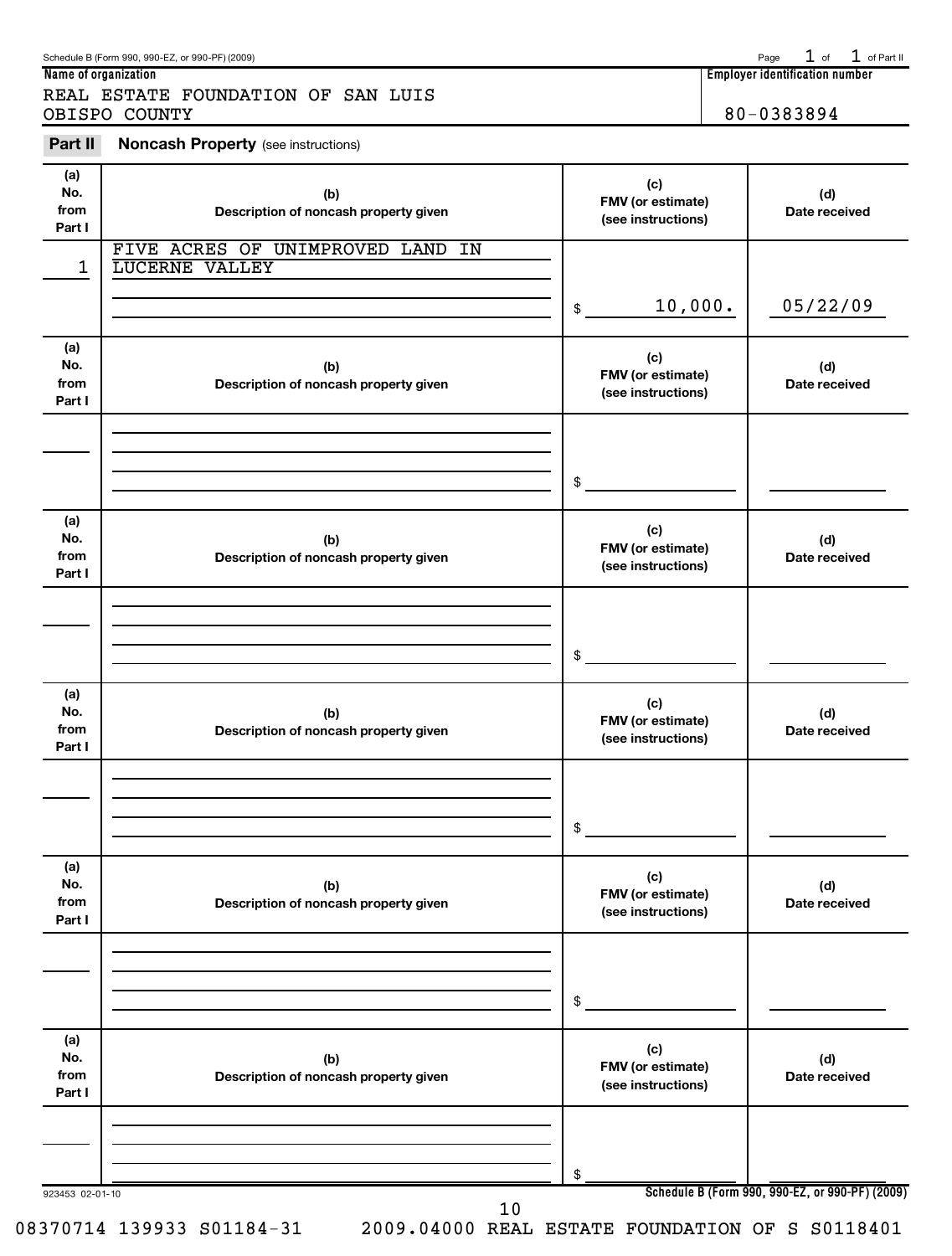| FORM 990-EZ                                                                     | OTHER EXPENSES | 1<br><b>STATEMENT</b>              |
|---------------------------------------------------------------------------------|----------------|------------------------------------|
| DESCRIPTION                                                                     |                | AMOUNT                             |
| CONSULTING EXPENSE<br>LEGAL SERVICES<br>MISCELLANEOUS EXPENSE<br>PERMITS & FEES |                | 2,905.<br>2,041.<br>2,585.<br>297. |
| TOTAL TO FORM 990-EZ, LINE 16                                                   |                | 7,828.                             |
|                                                                                 |                |                                    |

}}}}}}}}}}}}}}}}}}}}}}}}}}}}}}}}}}}}}}}} }}}}}}}}}}

~~~~~~~~~~~~~~~~~~~~~~~~~~~~~~~~~~~~~~~~~~~~~~~~~~~~~~~~~~~~~~~~~~~~~~~~~~~~~~

| . <i>.</i><br>FOOTNOTES | --------<br>$\sim$ m<br>STATEMENT |
|-------------------------|-----------------------------------|
|                         |                                   |

FORM 990EZ, PAGE 3, PART V, LINE 41:

FORM 199 CALIFORNIA EXEMPT ORGANIZATION ANNUAL INFORMATION RETURN IS NOT TO BE FILED FOR THIS ENTITY IN 2009, DUE TO THE GROSS RECEIPTS EXCEPTION. HOWEVER, FORM RRF-1 ANNUAL REGISTRATION RENEWAL FEE REPORT IS FILED WITH THE ATTORNEY GENERAL OF CALIFORNIA WITH A COPY OF THE FORM 990-EZ ATTACHED.

FORM 990EZ, PAGE 3, PART V, LINE 45:

THIS ORGANIZATION IS THE SOLE OWNER OF A CA SINGLE-MEMBER LLC, LUCERNE VALLEY HOLDINGS LLC (EIN 26-4647639). THE LLC'S ADDRESS IS THE SAME AS THE ORGANIZATION'S ADDRESS. THE LLC'S PRIMARY ACTIVITY IS AS A HOLDING COMPANY FOR A PIECE OF UNIMPROVED LAND. THE LLC HAD NO INCOME AND END OF YEAR ASSETS OF \$10,001.

FORM 990EZ, SCHEDULE A, PART 1, LINE 11(I)

THE FULL NAME OF THE SUPPORTED ORGANIZATION IS SAN LUIS OBISPO COUNTY COMMUNITY FOUNDATION.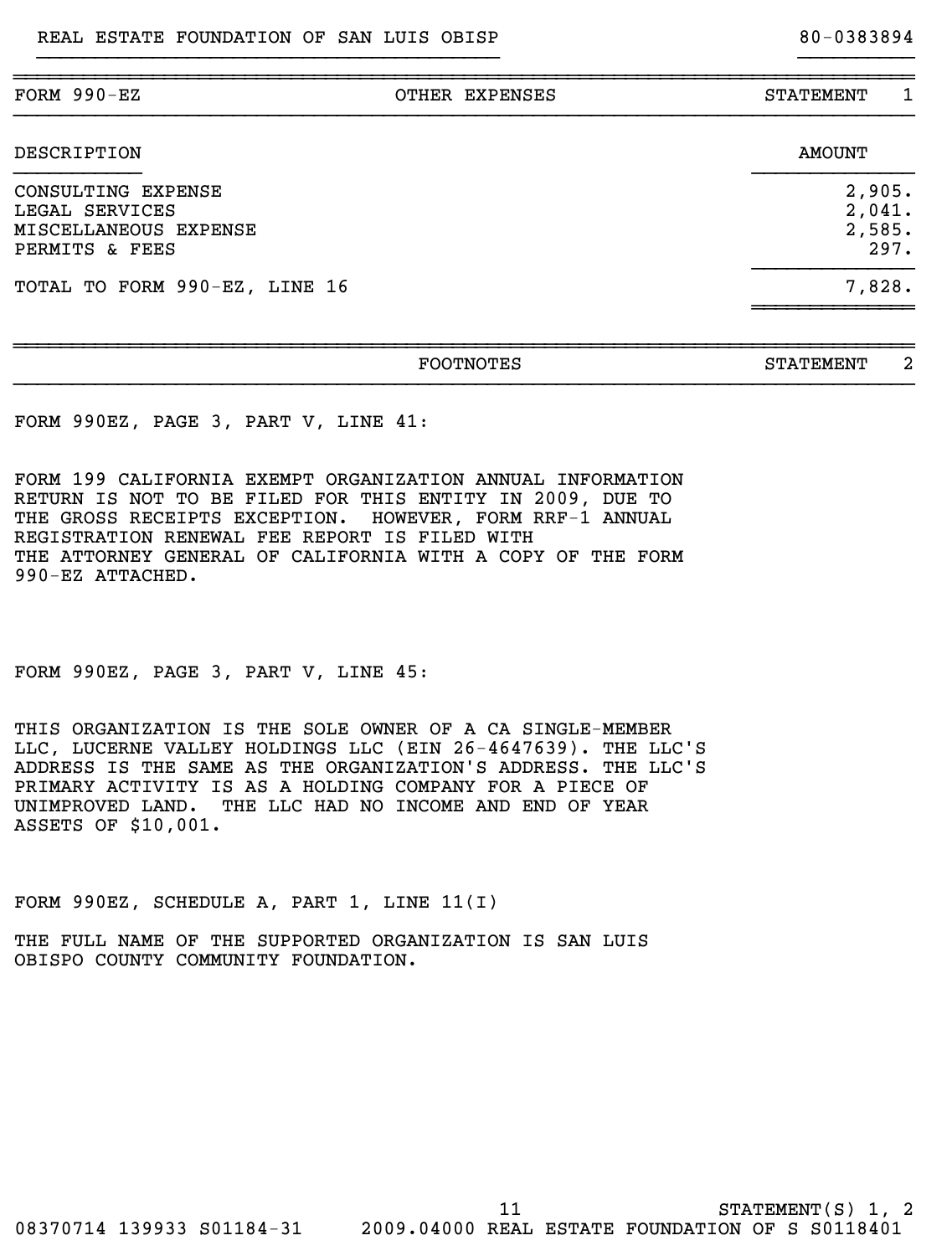| $FORM 990 - EZ$ | INFORMATION REGARDING TRANSFERS<br>ASSOCIATED WITH PERSONAL BENEFIT CONTRACTS                                         | <b>STATEMENT</b> | 3 |
|-----------------|-----------------------------------------------------------------------------------------------------------------------|------------------|---|
|                 |                                                                                                                       |                  |   |
|                 | A) DID THE ORGANIZATION, DURING THE YEAR, RECEIVE ANY FUNDS,<br>DIRECTLY OR INDIRECTLY, TO PAY PREMIUMS ON A PERSONAL |                  |   |

}}}}}}}}}}}}}}}}}}}}}}}}}}}}}}}}}}}}}}}} }}}}}}}}}}

BENEFIT CONTRACT? . . . . . . . . . . . . . . . . . . . . [ ] YES [ ] NO X

B) DID THE ORGANIZATION, DURING THE YEAR, PAY PREMIUMS, DIRECTLY OR INDIRECTLY, ON A PERSONAL BENEFIT CONTRACT? . . [ ] YES [X] NO

~~~~~~~~~~~~~~~~~~~~~~~~~~~~~~~~~~~~~~~~~~~~~~~~~~~~~~~~~~~~~~~~~~~~~~~~~~~~~~